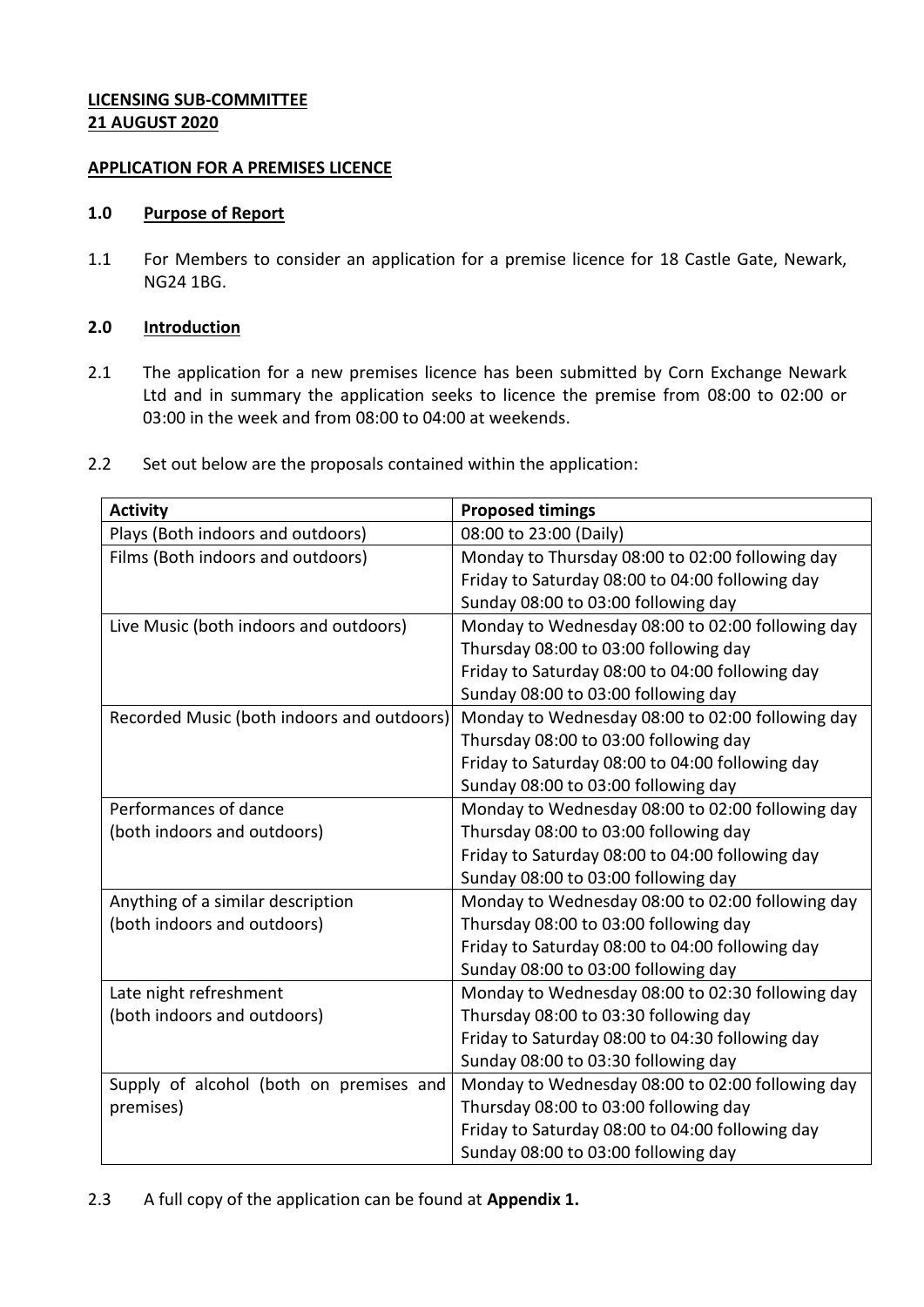## **3.0 The Application Premises**

- 3.1 The premises subject to this application is 18 Castle Gate, Newark, Notts., NG24 1BG
- 3.2 A plan and photographs showing the site in context of its surroundings is shown as **Appendix 2** to this report.

### **4.0 Licensing History**

- 4.1 The Corn Exchange, which has been known under various names Time & Diva, Time & Arabesque, Time & Glitterball applied for a conversion and variation of their licence when the powers to licence a premise transferred from the magistrates court to the local authority in 2005 The original licence was granted following a hearing on 15.9.2005. A copy of this licence can be found at **Appendix 3A** to this report.
- 4.2 This licence lapsed on 24.12.2011 as the licence holder went into administration.
- 4.3 The licensing authority received an application for new premise licence on 8.7.2014, this was granted following a hearing on 28.8.2014. A copy of this licence can be found at **Appendix 3B** to this report.
- 4.4 A copy of the current licence for 18 Castle Gate, Newark can be found at **Appendix 3C** to this report. This licence was granted at a hearing on 26.1.2015 following an application for variation.
- 4.5 A summary of Appendix 3A, 3B, 3C licensable hours and activities are set out below:

| Licence           | Licensable Activities/Timings                                                         |  |  |
|-------------------|---------------------------------------------------------------------------------------|--|--|
| Licence 170 (full | <b>Standard Times</b><br>$\mathsf{A}$                                                 |  |  |
| licence found at  | Regulated Entertainment (a) films, b) live music, c) recorded music,<br>1.            |  |  |
| Appendix 3A)      | d) performance of dance e) provision of facilities for making music, f)               |  |  |
|                   | dancing                                                                               |  |  |
|                   | Categories a, b, d, e, and f above<br>a.                                              |  |  |
|                   | Monday to Sunday $-10:00$ to 02:45 the following day                                  |  |  |
|                   | Category c above<br>b.                                                                |  |  |
|                   | Monday to Sunday $-$ 00:01 to 00:00                                                   |  |  |
|                   | Late Night Refreshment<br>2.                                                          |  |  |
|                   | Monday to Sunday $- 23:00 - 02:45$ the following day                                  |  |  |
|                   | The supply of alcohol<br>3.                                                           |  |  |
|                   | Monday to Sunday $-10:00$ to 02:45 the following day                                  |  |  |
|                   | <b>Non Standard Times</b><br>B.                                                       |  |  |
|                   | 1 <sub>1</sub><br>All licensable activities                                           |  |  |
|                   | $31st$ December 10:00 to 02:00 on 2 <sup>nd</sup> January                             |  |  |
|                   | All of the above terminal hours are extended by one hour on the day when              |  |  |
|                   | British Summertime commences.                                                         |  |  |
|                   | Opening hours                                                                         |  |  |
|                   | <b>Standard Times</b><br>A                                                            |  |  |
|                   | Monday to Sunday $-10:00$ to 03:00 the following day                                  |  |  |
|                   | <b>Non Standard Times</b><br>B                                                        |  |  |
|                   | 31 <sup>st</sup> December 10:00 to 02:20 on 2 <sup>nd</sup> January<br>$\mathbf{1}$ . |  |  |
|                   | The standard closing time will be extended by one hour on the day when                |  |  |
|                   | <b>British Summertime commences</b>                                                   |  |  |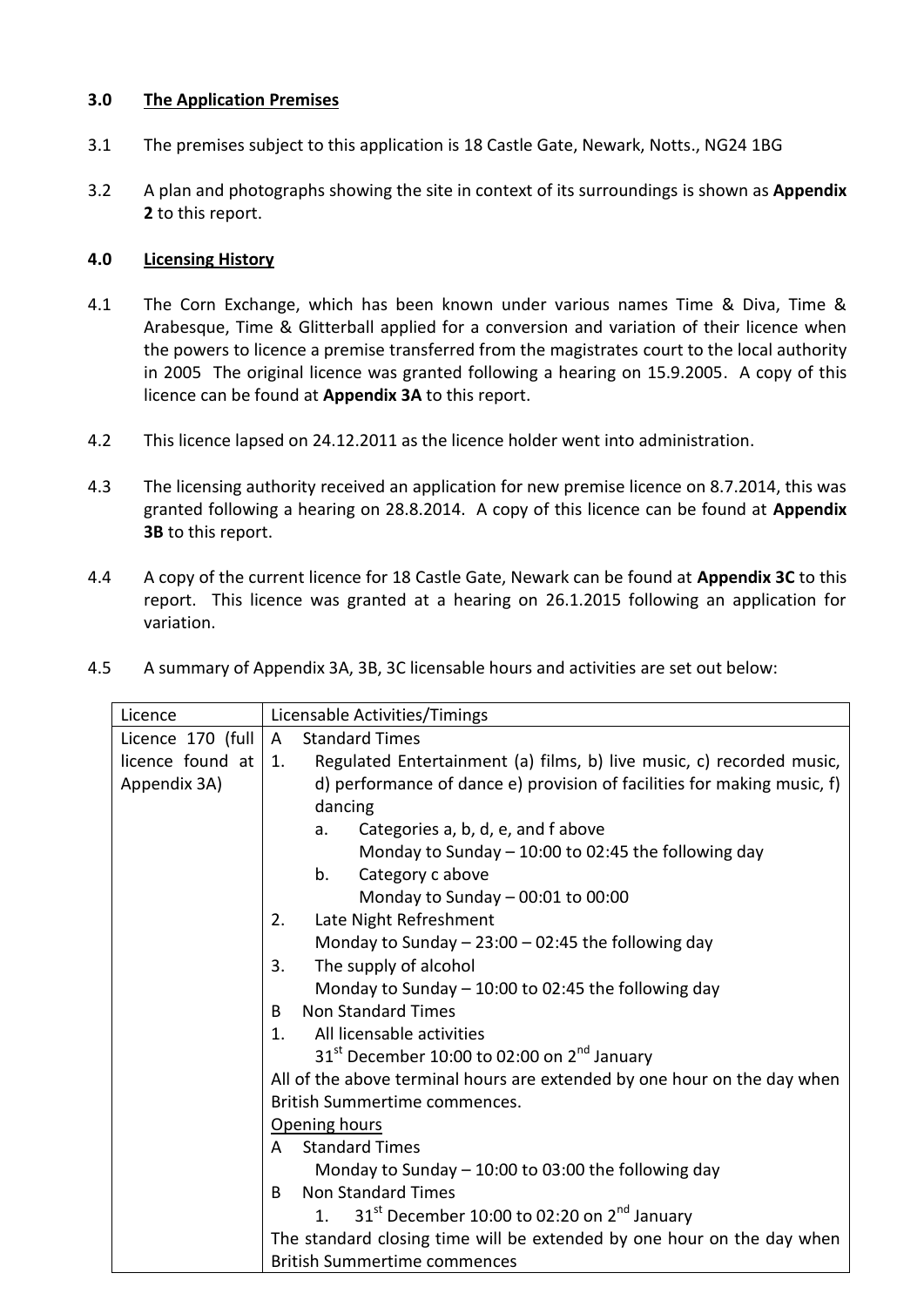| 1958<br>Licence      | A Standard Times                                                         |  |
|----------------------|--------------------------------------------------------------------------|--|
| granted              | 1. Regulated Entertainment (plays, indoor sporting events, live music,   |  |
| 28.8.2014<br>(full   | recorded music, performances of dance, anything similar to               |  |
| licence found at     | aforementioned)                                                          |  |
| Appendix 3B)         | Sunday to Thursday: 08:00 to 00:30 the following day                     |  |
|                      | Friday and Saturday: 08:00 to 02:30 the following day                    |  |
|                      | 2. Late night refreshment:                                               |  |
|                      | Sunday to Thursday: 23:00 to 00:30 the following day                     |  |
|                      | Friday and Saturday: 08:00 to 02:30 the following day                    |  |
|                      | 3. The Supply of alcohol                                                 |  |
|                      | Sunday to Thursday: 08:00 to 00:30 the following day                     |  |
|                      | Friday and Saturday: 08:00 to 02:30 the following day                    |  |
|                      | <b>Non Standard Times</b><br>B                                           |  |
|                      | 1. Regulated Entertainment (categories c, d, e and f in the above box)   |  |
|                      | New Years Day: 00:00 to 23:59                                            |  |
|                      | Christmas Day: 00:00 to 23:59                                            |  |
|                      | Start of British Summer Time: 00:00 to 04:30 the following day and       |  |
|                      | 08:00 to 23:59                                                           |  |
|                      | 2. Late night refreshment:                                               |  |
|                      | New Years Day: 00:00 to 05:00 and 23:00 to 23:59                         |  |
|                      | Christmas Day: 00:00 to 05:00 and 23:00 to 23:59                         |  |
|                      | Start of British Summer Time: 00:00 to 04:30 the following day and       |  |
|                      | 23:00 to 23:59                                                           |  |
|                      | 3. The Supply of alcohol                                                 |  |
|                      | New Years Day: 00:00 to 23:59                                            |  |
|                      | Christmas Day: 00:00 to 23:59                                            |  |
|                      | Start of British Summer Time: 00:00 to 04:30 the following day and 08:00 |  |
|                      | to 23:59                                                                 |  |
|                      | Opening hours                                                            |  |
|                      | <b>Standard Times</b><br>A                                               |  |
|                      | Sunday to Thursday 08:00 to 01:00 the following day                      |  |
|                      | Friday to Saturday 08:00 to 03:00 the following day                      |  |
|                      | <b>None Standard Times</b><br>B                                          |  |
|                      | New Years Day: 00:00 to 23:59                                            |  |
|                      | Christmas Day: 00:00 to 23:59                                            |  |
|                      | Start of British Summer Time: 00:00 to 04:30 the following day and       |  |
|                      | 08:00 to 23:59                                                           |  |
| 1958<br>Licence      | <b>Standard Times</b><br>A                                               |  |
| granted              | 4. Regulated Entertainment(plays, indoor sporting events, live music,    |  |
| 26.1.2015<br>(full   | recorded music, performances of dance, anything similar to               |  |
| licence<br>be<br>can | aforementioned):                                                         |  |
| found<br>at          | Sunday to Thursday: 08:00 to 00:30 the following day                     |  |
| Appendix 3C)         | Friday and Saturday: 08:00 to 02:45 the following day                    |  |
|                      | 5. Late night refreshment:                                               |  |
|                      | Sunday to Thursday: 23:00 to 00:30 the following day                     |  |
|                      | Friday and Saturday: 08:00 to 02:30 the following day                    |  |
|                      | 6. The Supply of alcohol                                                 |  |
|                      | Sunday to Thursday: 08:00 to 00:30 the following day                     |  |
|                      | Friday and Saturday: 08:00 to 02:30 the following day                    |  |
|                      | <b>Non Standard Times</b><br>B                                           |  |
|                      | 4. Regulated Entertainment (categories c, d, e and f in the above box)   |  |
|                      | New Years Day: 00:00 to 23:59                                            |  |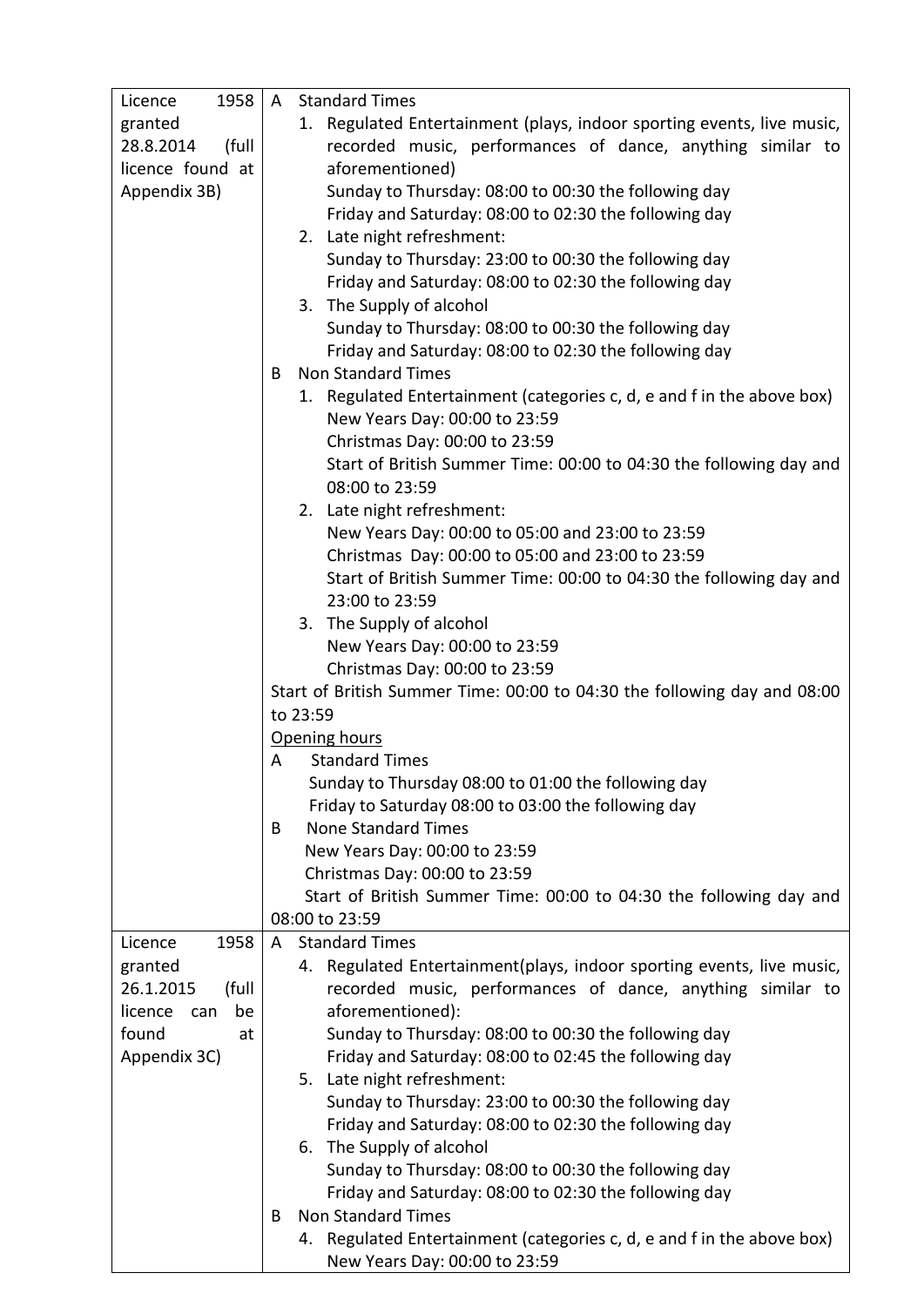| Christmas Day: 00:00 to 23:59                                            |  |
|--------------------------------------------------------------------------|--|
| Start of British Summer Time: 00:00 to 04:30 the following day and       |  |
| 08:00 to 23:59                                                           |  |
| 5. Late night refreshment:                                               |  |
| New Years Day: 00:00 to 05:00 and 23:00 to 23:59                         |  |
| Christmas Day: 00:00 to 05:00 and 23:00 to 23:59                         |  |
| Start of British Summer Time: 00:00 to 04:30 the following day and       |  |
| 23:00 to 23:59                                                           |  |
| 6. The Supply of alcohol                                                 |  |
| New Years Day: 00:00 to 23:59                                            |  |
| Christmas Day: 00:00 to 23:59                                            |  |
| Start of British Summer Time: 00:00 to 04:30 the following day and 08:00 |  |
| to 23:59                                                                 |  |
| Opening hours                                                            |  |
| <b>Standard Times</b><br>A                                               |  |
| Sunday to Thursday 08:00 to 01:00 the following day                      |  |
| Friday to Saturday 08:00 to 03:00 the following day                      |  |
| <b>None Standard Times</b><br>B.                                         |  |
| New Years Day: 00:00 to 23:59                                            |  |
|                                                                          |  |
| Christmas Day: 00:00 to 23:59                                            |  |
| Start of British Summer Time: 00:00 to 04:30 the following<br>day and    |  |
| 08:00 to 23:59                                                           |  |

# **5.0 Premise with Licensable Activities in the Surrounding Area**

- 5.1 There are a few premises within close proximity to the application site, the closest licensed premises being located at:
	- Swan & Salmon, 34 Castle Gate, Newark, NG24 1BG
	- Atrium, 69 Castle Gate, Newark, NG24 1BE
	- Flying Circus, 53 Castle Gate, Newark, NG24 1BE
	- Prince Rupert, 46 Stodman Street, NG24 1AW
- 5.2 This table shows the licensable activities for the above premise:

| <b>Premise name</b>              | <b>Licensing Hours</b>                                                     |
|----------------------------------|----------------------------------------------------------------------------|
| Swan & Salmon, 34 Castle         | <b>Regulated Entertainment</b><br>1.                                       |
| Gate, Newark, NG24 1BG           | Films - Monday to Sunday 07.00 to 02.00 the following day                  |
|                                  | Live music - Monday to Sunday 07.00 to 02.00 the following day             |
|                                  | Recorded music – Monday to Sunday 07.00 to 02.00 the following day         |
|                                  | Provision of facilities for dancing - Monday to Sunday 07.00 to 02.00      |
|                                  | the following day                                                          |
|                                  | Provision of facilities for entertainment of a similar description to that |
|                                  | falling within $i$ or $j$ – Monday to Sunday 07.00 to 02.00 the following  |
|                                  | day                                                                        |
|                                  | Late night refreshment $-$ Monday to Sunday 23.00 to 02.00 the<br>2.       |
|                                  | following day                                                              |
|                                  | Supply of alcohol - Monday to Sunday 09.00 to 01.30<br>3.                  |
|                                  | Opening hours                                                              |
|                                  | Monday to Sunday 07.00 to 02.00 the following day                          |
| Atrium,<br>69<br>Castle<br>Gate, | <b>Standard Times</b><br>A                                                 |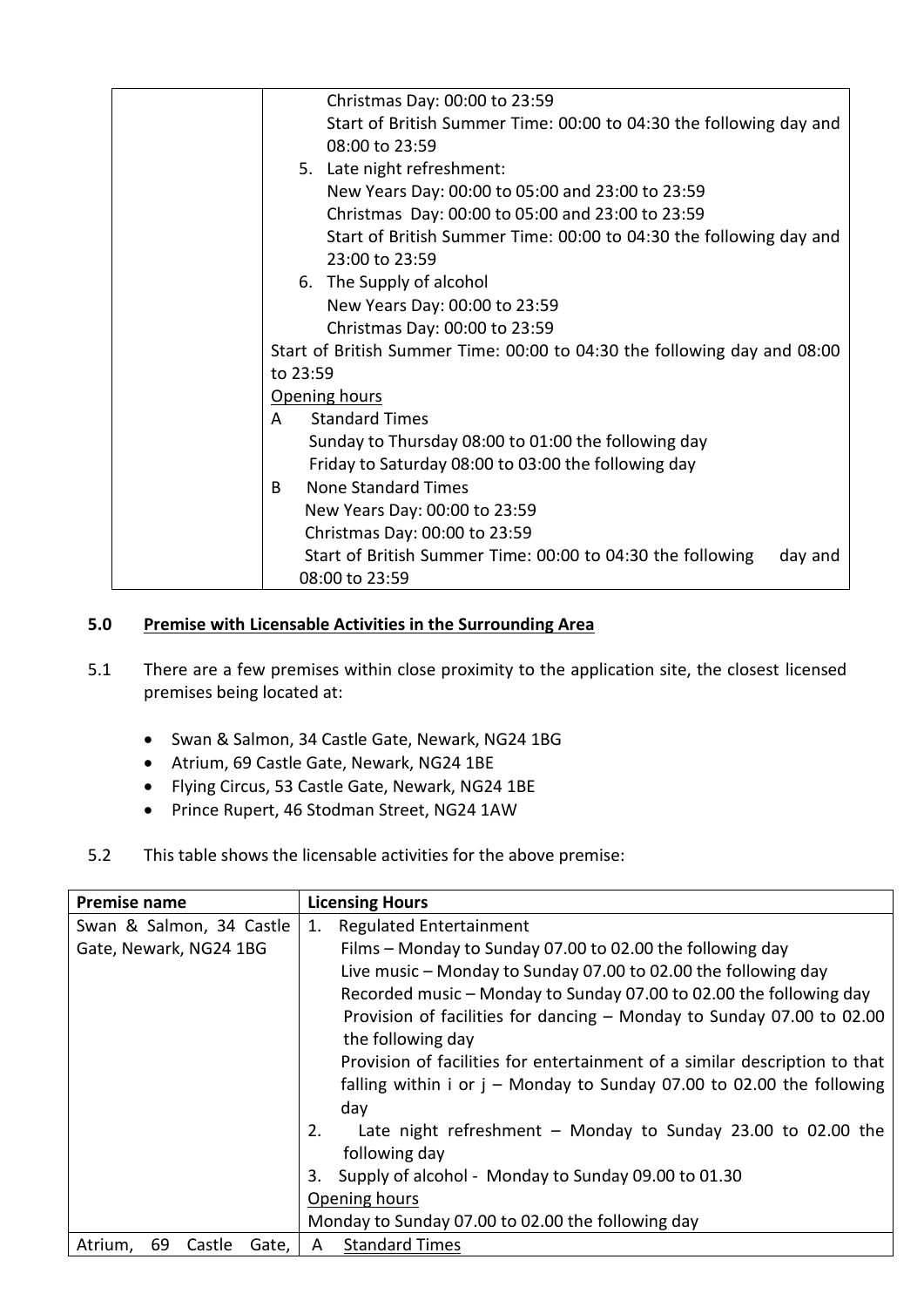| Newark, NG24 1BE | 1. Regulated Entertainment                                                  |
|------------------|-----------------------------------------------------------------------------|
|                  | a. All categories permitted by this licence except live music               |
|                  | Sunday to Wednesday 08:00 to 01:00 the following day                        |
|                  | Thursday to Saturday 08:00 to 03:00 the following day                       |
|                  | b. The provision of Live Music                                              |
|                  | Monday to Sunday - 08:00 to 00:00                                           |
|                  | 2. Late night refreshment                                                   |
|                  |                                                                             |
|                  | Sunday to Wednesday 23:00 to 01:00 the following day                        |
|                  | Thursday to Saturday 23:00 to 03:00 the following day                       |
|                  | 3. The supply of alcohol                                                    |
|                  | Sunday to Wednesday $-$ 08:00 to 01:00                                      |
|                  | Thursday to Saturday - 08:00 to 03:00 the following day                     |
|                  | <b>Non Standard Times</b><br>B                                              |
|                  | Regulated Entertainment $-$ (all categories permitted by this licence<br>1. |
|                  | except live music)                                                          |
|                  | Where 24th December falls on a Sunday to Wednesday - 08:00 to 03:00         |
|                  | the following day                                                           |
|                  | Where 26th December falls on a Sunday to Wednesday $-$ 08:00 to 03:00       |
|                  | the following day                                                           |
|                  | All Sundays preceding a Bank Holiday - 08:00 to 03:00 the following day     |
|                  | If applicable, an additional hour to the standard and non-standard          |
|                  | times on the day when British summertime commences.                         |
|                  | Regulated Entertainment - all categories permitted by this licence          |
|                  | From the standard start timing on 31st December to the standard start       |
|                  | timing on 1st January.                                                      |
|                  | Late night refreshment<br>2.                                                |
|                  | Where 24th December falls on a Sunday to Wednesday $-$ 23:00 to             |
|                  | 03:00 the following day                                                     |
|                  | Where 26th December falls on a Sunday to Wednesday - 23:00 to 03:00         |
|                  | the following day                                                           |
|                  | All Sundays preceding a Bank Holiday $-23:00$ to 03:00 the following day    |
|                  | If applicable, an additional hour to the standard and non-standard          |
|                  |                                                                             |
|                  | times on the day when British summertime commences.                         |
|                  | From the standard start timing on 31st December to the standard start       |
|                  | timing on 1st January.                                                      |
|                  | 3. The supply of alcohol                                                    |
|                  | Where 24th December falls on a Sunday to Wednesday - 08:00 to 03:00         |
|                  | the following day                                                           |
|                  | Where 26th December falls on a Sunday to Wednesday - 08:00 to 03:00         |
|                  | the following day                                                           |
|                  | All Sundays preceding a Bank Holiday - 08:00 to 03:00 the following day     |
|                  | If applicable, an additional hour to the standard and non-standard times    |
|                  | on the day when British summertime commences.                               |
|                  | From the standard start timing on 31st December to the standard start       |
|                  | timing on 1st January.                                                      |
|                  | Opening hours                                                               |
|                  | <b>Standard Times</b><br>A                                                  |
|                  | Sunday to Wednesday - 08:00 to 01:30 the following day                      |
|                  | Thursday to Saturday - 08:00 to 03:30 the following day                     |
|                  | <b>Non Standard Times</b><br>B                                              |
|                  | An additional 30 minutes after the non-standard finish timings for the      |
|                  | licensable activities.                                                      |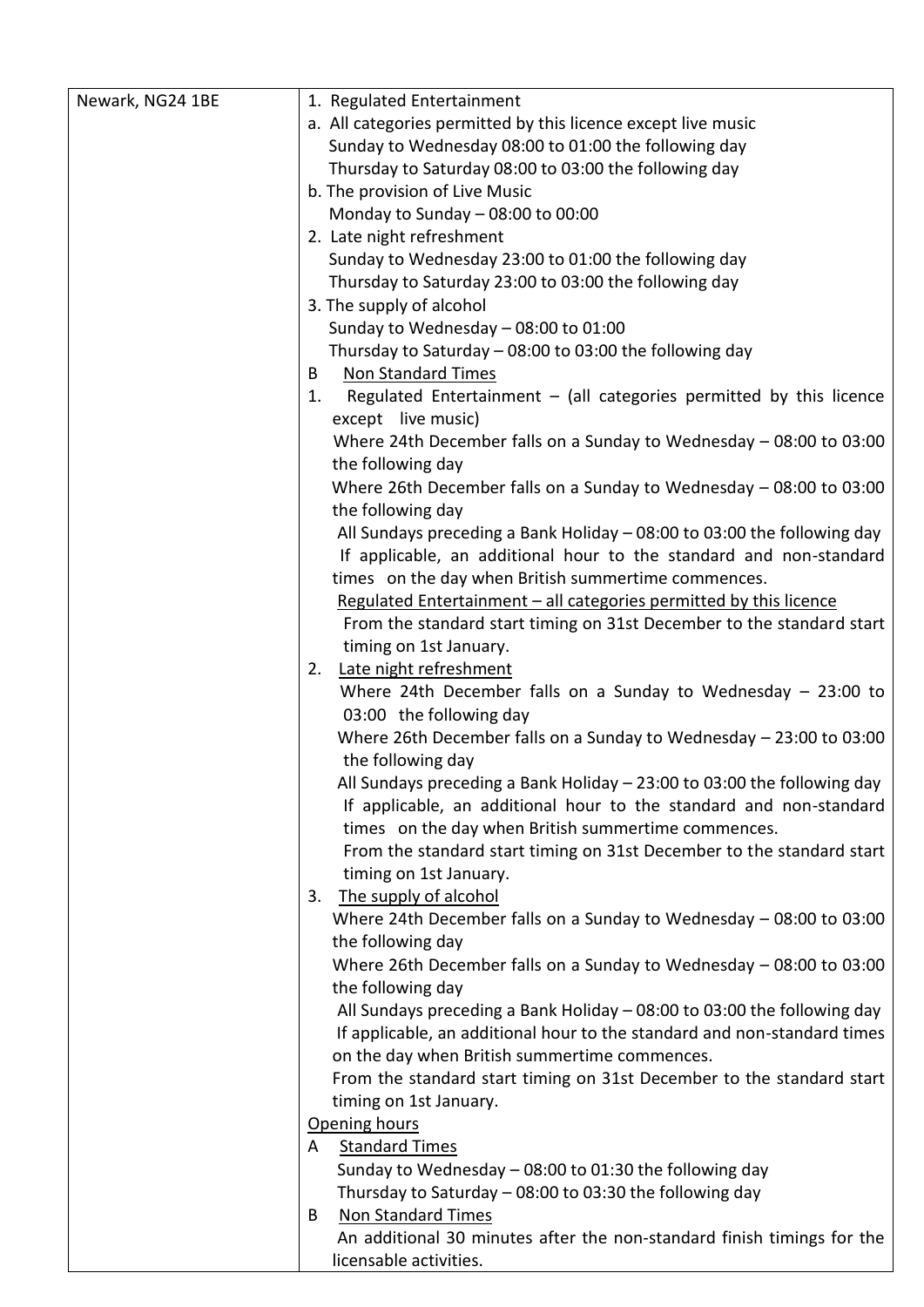|                                                              |    | On 24th and 26th December and Sundays preceding Bank Holidays -<br>08:00 to 03:30 the following day                                      |
|--------------------------------------------------------------|----|------------------------------------------------------------------------------------------------------------------------------------------|
|                                                              | A  | <b>Standard Times</b>                                                                                                                    |
| Circus, 53 Castle<br><b>Flying</b><br>Gate, Newark, NG24 1BE | 1. |                                                                                                                                          |
|                                                              |    | Regulated Entertainment (Live Music, Recorded Music, Anything<br>Similar to aforementioned, provision of facilities for making music,    |
|                                                              |    | films)                                                                                                                                   |
|                                                              |    | All categories permitted by this licence except the provision of<br>a.                                                                   |
|                                                              |    | Live Music                                                                                                                               |
|                                                              |    | Sunday to Thursday -10:00 to 00:00                                                                                                       |
|                                                              |    | Friday & Saturday - 10:00 to 01:00 the following day                                                                                     |
|                                                              |    | The provision of Live Music<br>b.                                                                                                        |
|                                                              |    | Monday to Sunday $-$ 10:00 to 00:00                                                                                                      |
|                                                              | 2. | The Supply of alcohol by retail                                                                                                          |
|                                                              |    | Sunday to Thursday -10:00 to 00:00                                                                                                       |
|                                                              |    | Friday & Saturday - 10:00 to 01:00 the following day                                                                                     |
|                                                              | B  | <b>Non Standard Times</b>                                                                                                                |
|                                                              | 1. | Regulated Entertainment $-$ all categories permitted by this licence                                                                     |
|                                                              |    | except the provision of Live Music<br>Bank Holiday Mondays - 10:00 to 01:00 the following day                                            |
|                                                              |    | $24^{th}$ , $26^{th}$ and $31^{st}$ December 10:00 to 01:00 the following day                                                            |
|                                                              | 2. | The supply of alcohol by retail                                                                                                          |
|                                                              |    | Bank Holiday Mondays - 10:00 to 01:00 the following day                                                                                  |
|                                                              |    | $24^{\text{th}}$ , $26^{\text{th}}$ and $31^{\text{st}}$ December 10:00 to 01:00 the following day                                       |
|                                                              |    | Opening hours                                                                                                                            |
|                                                              | A  | <b>Standard Times</b>                                                                                                                    |
|                                                              |    | Sunday to Thursday -10:00 to 00:30                                                                                                       |
|                                                              |    | Friday & Saturday $-10:00$ to 01:30 the following day                                                                                    |
|                                                              | B  | <b>Non Standard Times</b>                                                                                                                |
|                                                              |    | Bank Holiday Mondays - 10:00 to 01:30 the following day<br>$24^{th}$ , $26^{th}$ and $31^{st}$ December 10:00 to 01:30 the following day |
| Prince Rupert, 46 Stodman                                    | A  | <b>Standard Times</b>                                                                                                                    |
| Street, NG24 1AW                                             | 1. | Regulated Entertainment (films, indoor sporting events, live music,                                                                      |
|                                                              |    | recorded music, anything similar to the aforementioned)                                                                                  |
|                                                              | a. | all categories permitted by this Licence except the provision of Live                                                                    |
|                                                              |    | <b>Music</b>                                                                                                                             |
|                                                              |    | Sunday to Thursday $-$ 10:00 to 00:00                                                                                                    |
|                                                              |    | Friday & Saturday - 10:00 to 01:00 the following day                                                                                     |
|                                                              |    | 31st December - 10.00 to 01.00 the following day                                                                                         |
|                                                              | b. | The provision of Live Music                                                                                                              |
|                                                              |    | Monday to Sunday $-10:00$ to $00:00$                                                                                                     |
|                                                              | 2. | The supply by retail of alcohol                                                                                                          |
|                                                              |    | Sunday to Thursday $-$ 10:00 to 00:00                                                                                                    |
|                                                              |    | Friday & Saturday $-$ 10:00 to 01:00 the following day                                                                                   |
|                                                              | B  | <b>Non Standard Times</b>                                                                                                                |
|                                                              | 1. | Regulated Entertainment - all categories permitted by this licence                                                                       |
|                                                              |    | except the provision of Live Music                                                                                                       |
|                                                              |    | Sundays prior to Bank Holiday Monday and Bank Holiday Mondays -<br>10:00 to 01:00 the following morning                                  |
|                                                              |    | 24th December and 26th December falling on Sunday to Monday -                                                                            |
|                                                              |    | 10:00 to 01:00 the following morning                                                                                                     |
|                                                              |    | 31st December - 10:00 to 00:00 on 1st January                                                                                            |
|                                                              | 3. | The supply by retail of alcohol                                                                                                          |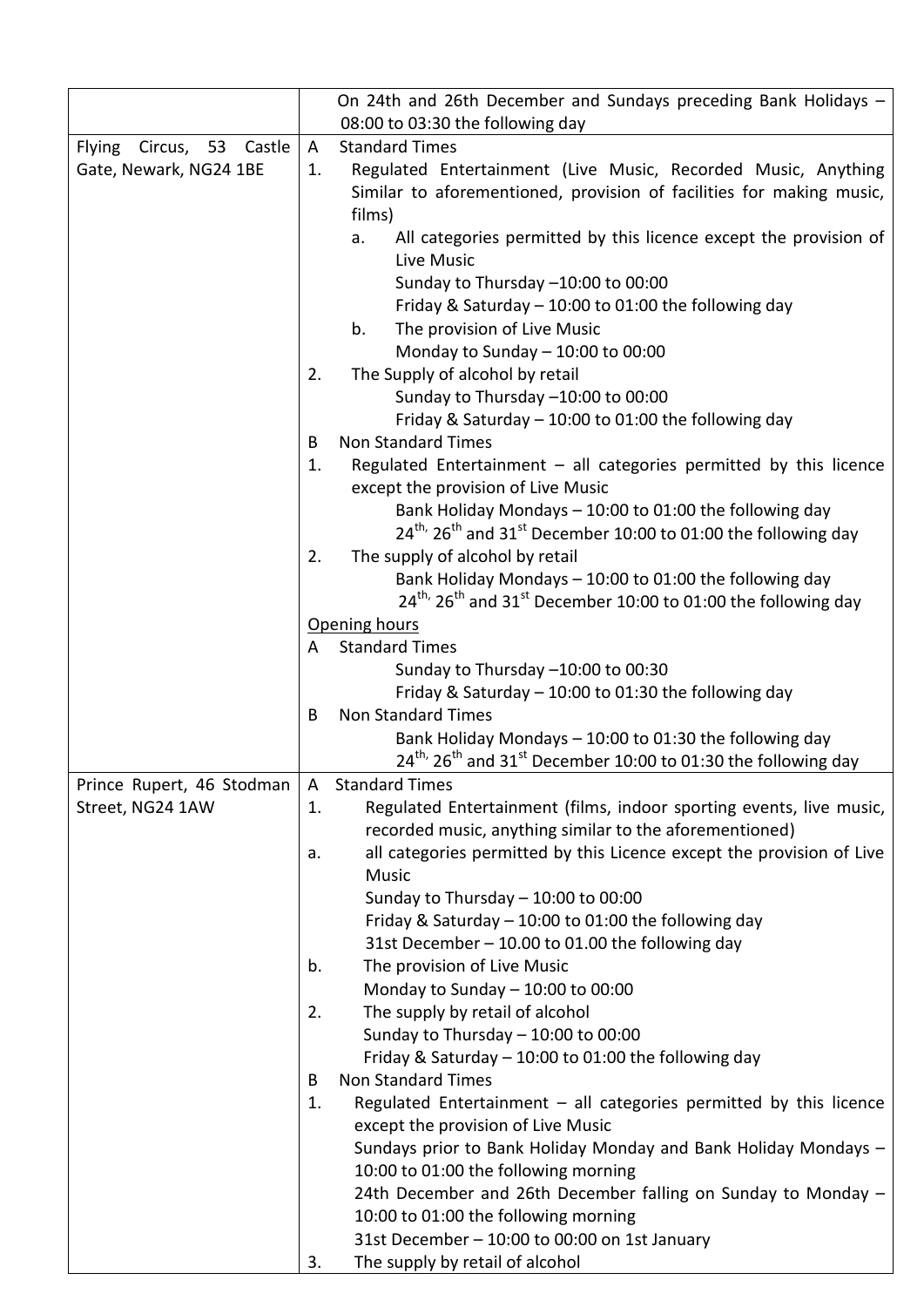| Sundays prior to Bank Holiday Monday and Bank Holiday Mondays -   |
|-------------------------------------------------------------------|
| 10:00 to 01:00 the following morning                              |
| 24th December and 26th December falling on Sunday to Monday -     |
| 10:00 to 01:00 the following morning                              |
| 31st December - 10:00 to 01:00 on the following day               |
| Opening hours                                                     |
| <b>Standard Times</b><br>A                                        |
| Sunday to Thursday - 08:00 to 00:30 the following day             |
| Friday & Saturday $-$ 08.00 to 01:30 the following day            |
| <b>Non Standard Times</b><br>B                                    |
| Sundays prior to Bank Holiday Monday and Bank Holiday Mondays -   |
| 08:00 to 01:30 the following morning                              |
| $24th$ December and $26th$ December falling on Sunday to Monday – |
| 08:00 to 01:30 the following morning                              |
| $31st$ December – 08.00 to 01:30 the following day                |
|                                                                   |

# **6.0 Reason for Hearing**

- 6.1 Representations have been received from:
	- Nottinghamshire Police, HQ (CJ)Liquor Licensing, Mansfield Police Station, Great Central Road, Mansfield, NG18 2HQ
	- Environmental Health, Newark & Sherwood District Council, Castle House, Newark, NG24 1BY
	- Anthony Aspbury, 1-5 Mill Gate, Newark, NG24 4TS
	- Denis Power-Neads, 10 Mill Gate Apartments, 11 Mill Gate, Newark, NG24 4TR
	- Helen Kempson, Room 4, 45A Castle Gate, Newark, NG24 1BE
	- Jane Williams, Potters Cottage, 1 Navigation Yard, Mill Gate, Newark, NG24 4TN
	- Jonathan Randells, Room 2, 45A Castle Gate, Newark, NG24 1BE
	- Liz Justice, 9 Tannery Wharf, Newark, NG24 4US
	- Mark Larter, 27 Mill Gate, Newark, NG24 4TR
	- Newark Civic Trust, 7 Beacon Hill Road, Newark, NG24 1NT
	- Philip Barker, Lombard Street, Newark, 1XE
	- Roma Revill, 10 Navigation Yard, Newark, NG24 4TN
	- S Clark, 45A Castle Gate, Newark, NG24 1BE
	- Linda Reeves, Lenton Terrace, Mill Gate, Newark, NG24 4TZ
	- J Meanley, 3 Navigation Yard, Newark, NG24 4TN
	- Julia Grace, Lenton Terrace, Mill Gate, Newark, NG24 4TZ
	- Alex Grace, 9 Lenton Terrace, Mill Gate, Newark, NG24 4TZ
	- Shiloh Grant-Smith, 20 Coopers Yard, Newark, NG24 4UH
	- Martin and Pauline Hall, 11 Manners Road, Balderton, NG24 4UH
	- Mr Clark, Access Models, 43-45 Castle Gate, Newark, NG24 1BE
	- Alan Scrimshaw, Room 3, 45A Castle Gate, Newark, NG24 1BE
	- Adam Taylor, Room 1, 45A Castle Gate, Newark, NG24 1BE
	- N Meadows, Room 5, 45A Castle Gate, Newark, NG24 1BE
	- Mr and Mrs Wheeldon, Trent Edge, 15 Tannery Wharf, Newark, NG24 4US
	- Millgate Conservation Society, Mill Gate, Newark, NG24 4TS
	- C J Lester, 27 Coopers Yard, Newark, NG24 4UH
	- Margaret Begley-Grey, 41 Castle Gate, Newark, NG24 1BE
	- Andy Mcintosh no address provided
	- Dawn Birkin no address provided
	- Lucy Worrall no address provided
	- Amy and Sam Peach no address provided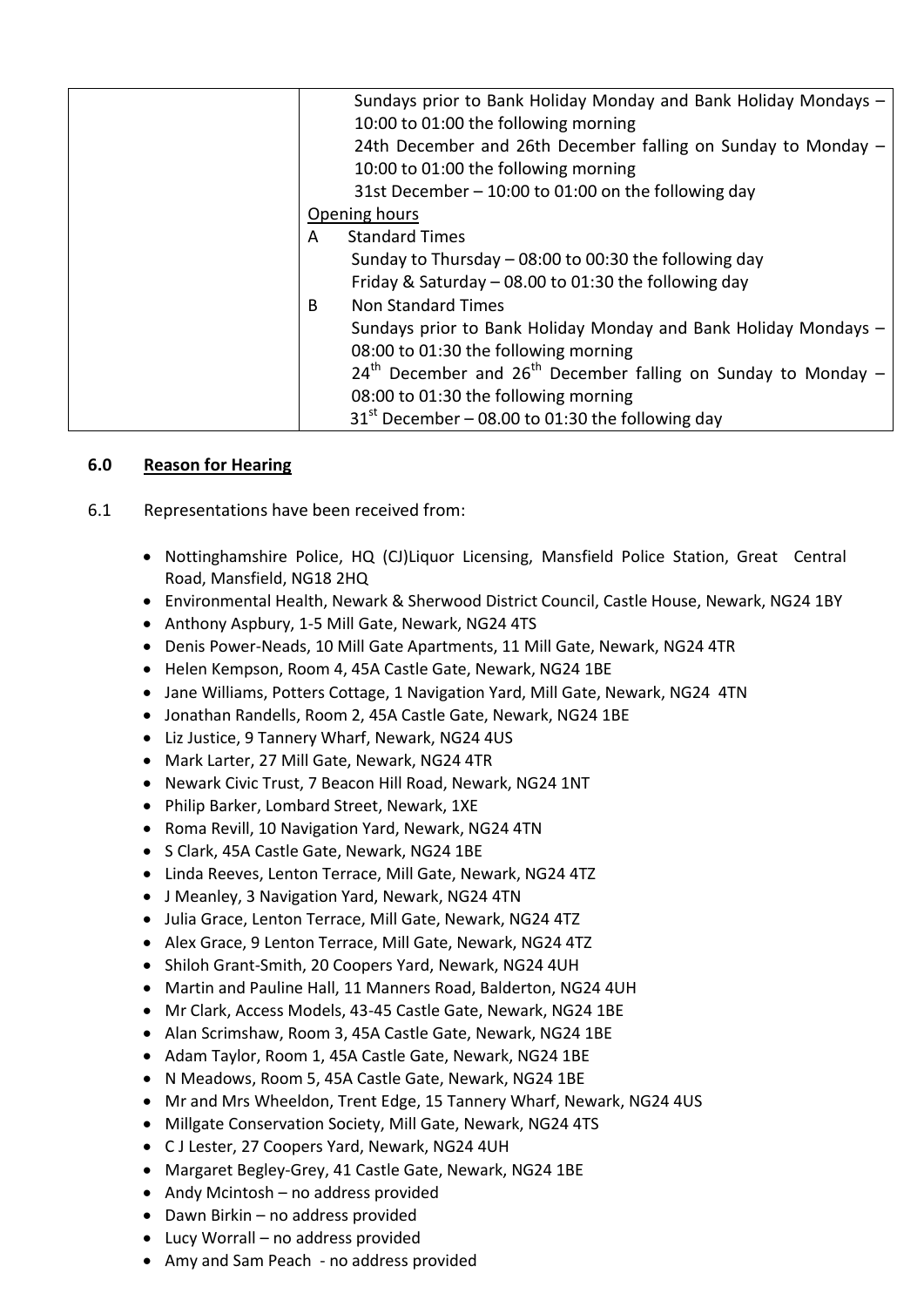- Nicola Pelling no address provided
- Lauren Bird no address provided

A copy of their representations are attached as **Appendix 4.**

- 6.2 A map showing the location of the majority of these representors can be found in **Appendix 5**.
- 6.3 The representations received raised concerns over disorder and nuisance that patrons using this premise will cause. The objectors do not believe that the proposed application supports the following licensing objectives:
	- The prevention of crime and disorder
	- Public Safety
	- Prevention of Public nuisance
	- Protection of children from harm
- 6.4 Further information was requested by the local authority and can be found in **Appendix 6.**
- 6.5 No agreement has been reached between the applicant and the objectors.
- 6.6 No agreement has been reached between the applicant and Nottinghamshire Police or Environmental Health.
- 6.7 No representations have been received from the remaining Responsible Authorities.

### **7.0 Conditions**

### 7.1 **Annex 1 Conditions**

The following mandatory conditions will be applied to the licence:

#### **Designated Premises Supervisor**

No alcohol may be supplied under this Licence:

- (a) at any time when there is no Designated Premises Supervisor in respect of these Premises; or
- (b) at any time when the Designated Premises Supervisor does not hold a personal licence or his/her personal licence is suspended.

### **Authorisation by Personal Licence Holders**

Every supply of alcohol under this licence must be made or authorised by a person who holds a personal licence.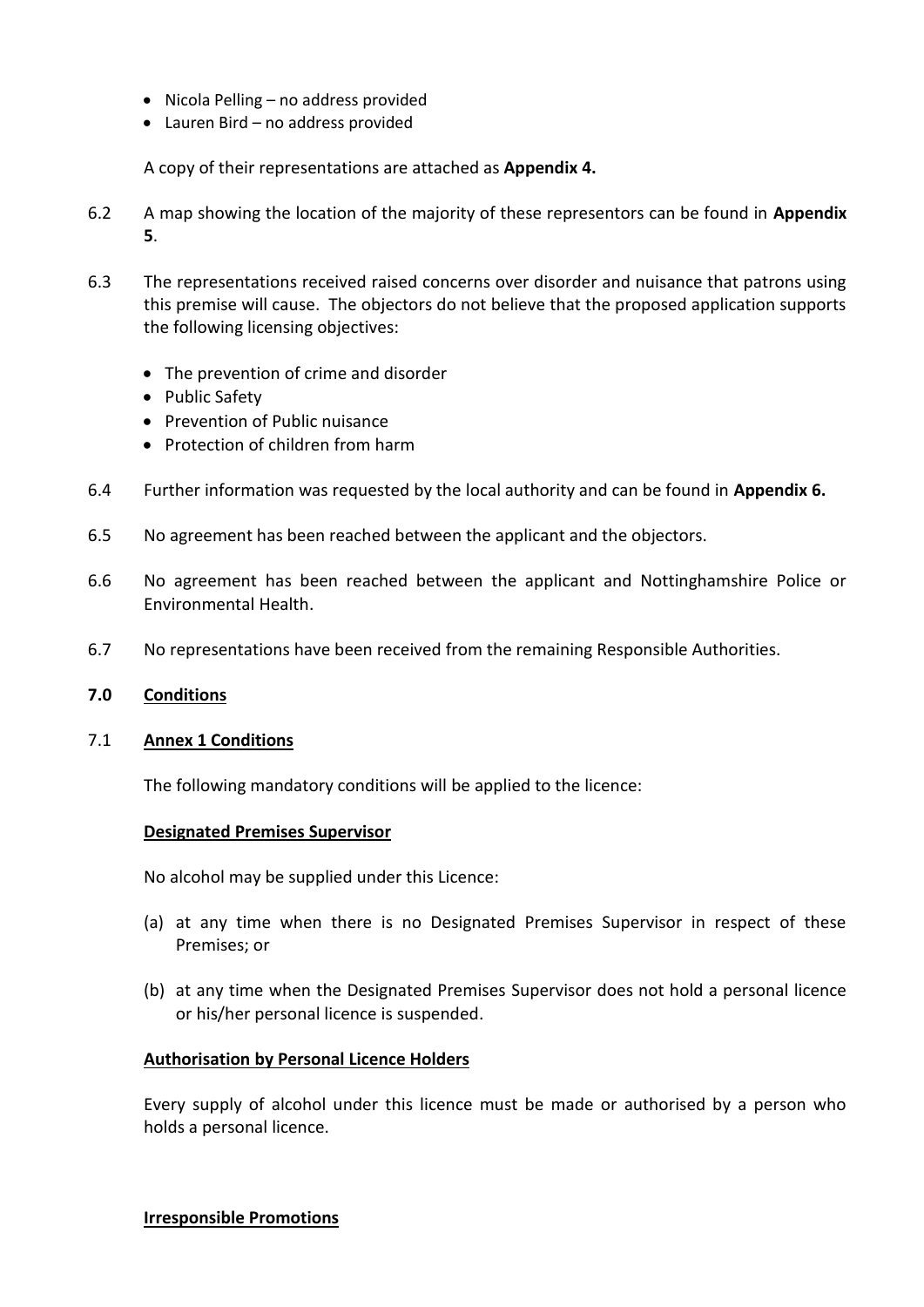- (1) The responsible person must ensure that staff on relevant premises do not carry out, arrange or participate in any irresponsible promotions in relation to the premises.
- (2) In this paragraph, an irresponsible promotion means any one or more of the following activities, or substantially similar activities, carried on for the purpose of encouraging the sale or supply of alcohol for consumption on the premises—
	- (a) games or other activities which require or encourage, or are designed to require or encourage, individuals to—
		- (i) drink a quantity of alcohol within a time limit (other than to drink alcohol sold or supplied on the premises before the cessation of the period in which the responsible person is authorised to sell or supply alcohol), or
		- (ii) drink as much alcohol as possible (whether within a time limit or otherwise);
	- (b) provision of unlimited or unspecified quantities of alcohol free or for a fixed or discounted fee to the public or to a group defined by a particular characteristic in a manner which carries a significant risk of undermining a licensing objective;
	- (c) provision of free or discounted alcohol or any other thing as a prize to encourage or reward the purchase and consumption of alcohol over a period of 24 hours or less in a manner which carries a significant risk of undermining a licensing objective;
	- (d) selling or supplying alcohol in association with promotional posters or flyers on, or in the vicinity of, the premises which can reasonably be considered to condone, encourage or glamorise anti-social behaviour or to refer to the effects of drunkenness in any favourable manner;
	- (e) dispensing alcohol directly by one person into the mouth of another (other than where that other person is unable to drink without assistance by reason of disability).

# **Potable Water**

The responsible person must ensure that free potable water is provided on request to customers where it is reasonably available.

### **Age Verification**

- (1) The premises licence holder or club premises certificate holder must ensure that an age verification policy is adopted in respect of the premises in relation to the sale or supply of alcohol.
- (2) The designated premises supervisor in relation to the premises licence must ensure that the supply of alcohol at the premises is carried on in accordance with the age verification policy.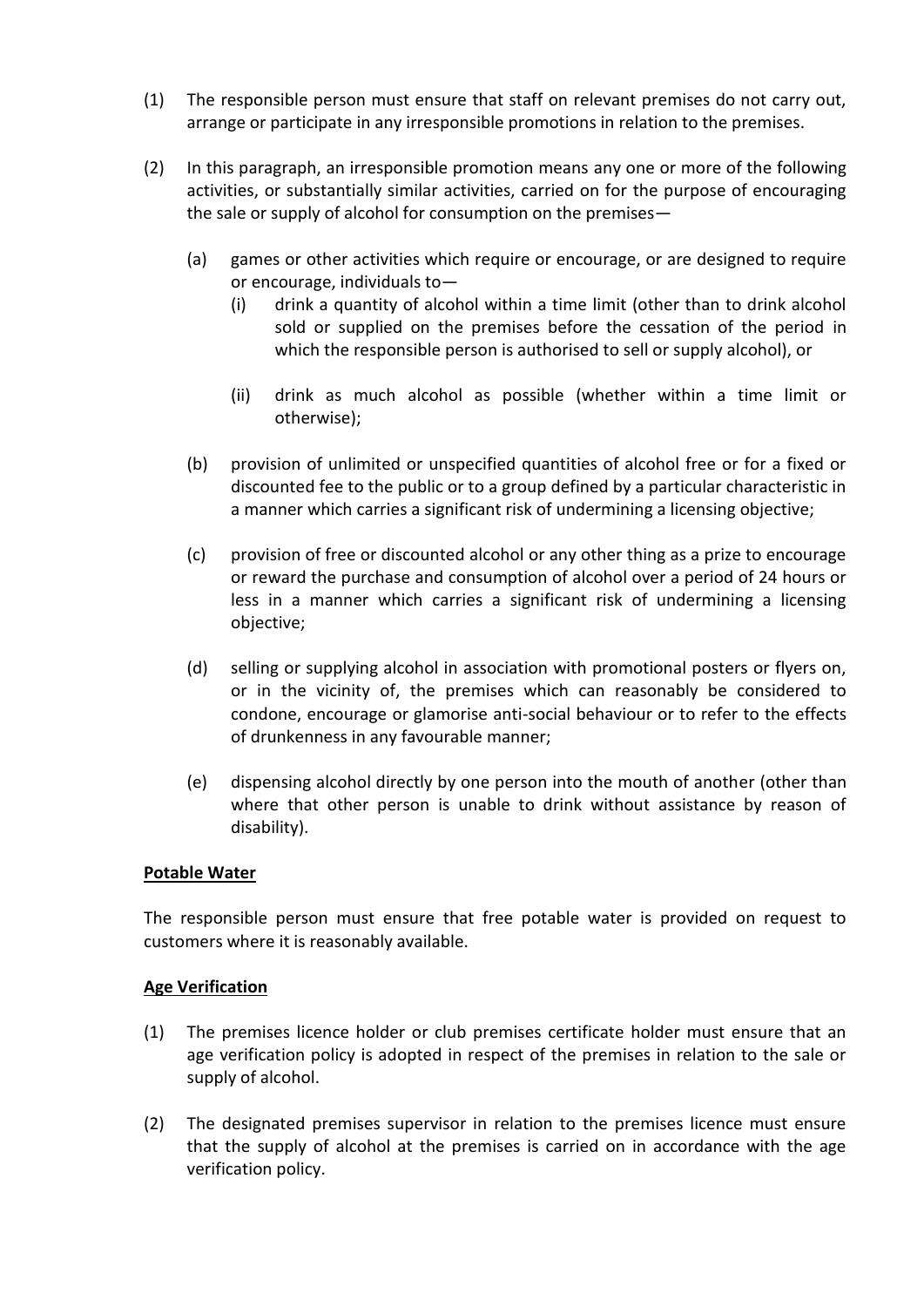- (3) The policy must require individuals who appear to the responsible person to be under 18 years of age (or such older age as may be specified in the policy) to produce on request, before being served alcohol, identification bearing their photograph, date of birth and either—
	- (a) a holographic mark, or
	- (b) an ultraviolet feature.

### **Small Measures**

The responsible person must ensure that—

- (a) where any of the following alcoholic drinks is sold or supplied for consumption on the premises (other than alcoholic drinks sold or supplied having been made up in advance ready for sale or supply in a securely closed container) it is available to customers in the following measures—
	- (i) beer or cider: ½ pint;
	- (ii) gin, rum, vodka or whisky: 25 ml or 35 ml; and
	- (iii) still wine in a glass: 125 ml;
- (b) these measures are displayed in a menu, price list or other printed material which is available to customers on the premises; and
- (c) where a customer does not in relation to a sale of alcohol specify the quantity of alcohol to be sold, the customer is made aware that these measures are available."

# **Sales of Alcohol below the Permitted Price**

- (1) A relevant person shall ensure that no alcohol is sold or supplied for consumption on or off the premises for a price which is less than the permitted price.
- (2) For the purposes of the condition set out in paragraph  $1-$ 
	- (a) "duty" is to be construed in accordance with the Alcoholic Liquor Duties Act 1979;
	- (b) "permitted price" is the price found by applying the formula—

# *P = D + (DxV)*

where—

- (i) P is the permitted price,
- (ii) D is the amount of duty chargeable in relation to the alcohol as if the duty were charged on the date of the sale or supply of the alcohol, and
- (iii) V is the rate of value added tax chargeable in relation to the alcohol as if the value added tax were charged on the date of the sale or supply of the alcohol;
- (c) "relevant person" means, in relation to premises in respect of which there is in force a premises licence—
	- (i) the holder of the premises licence,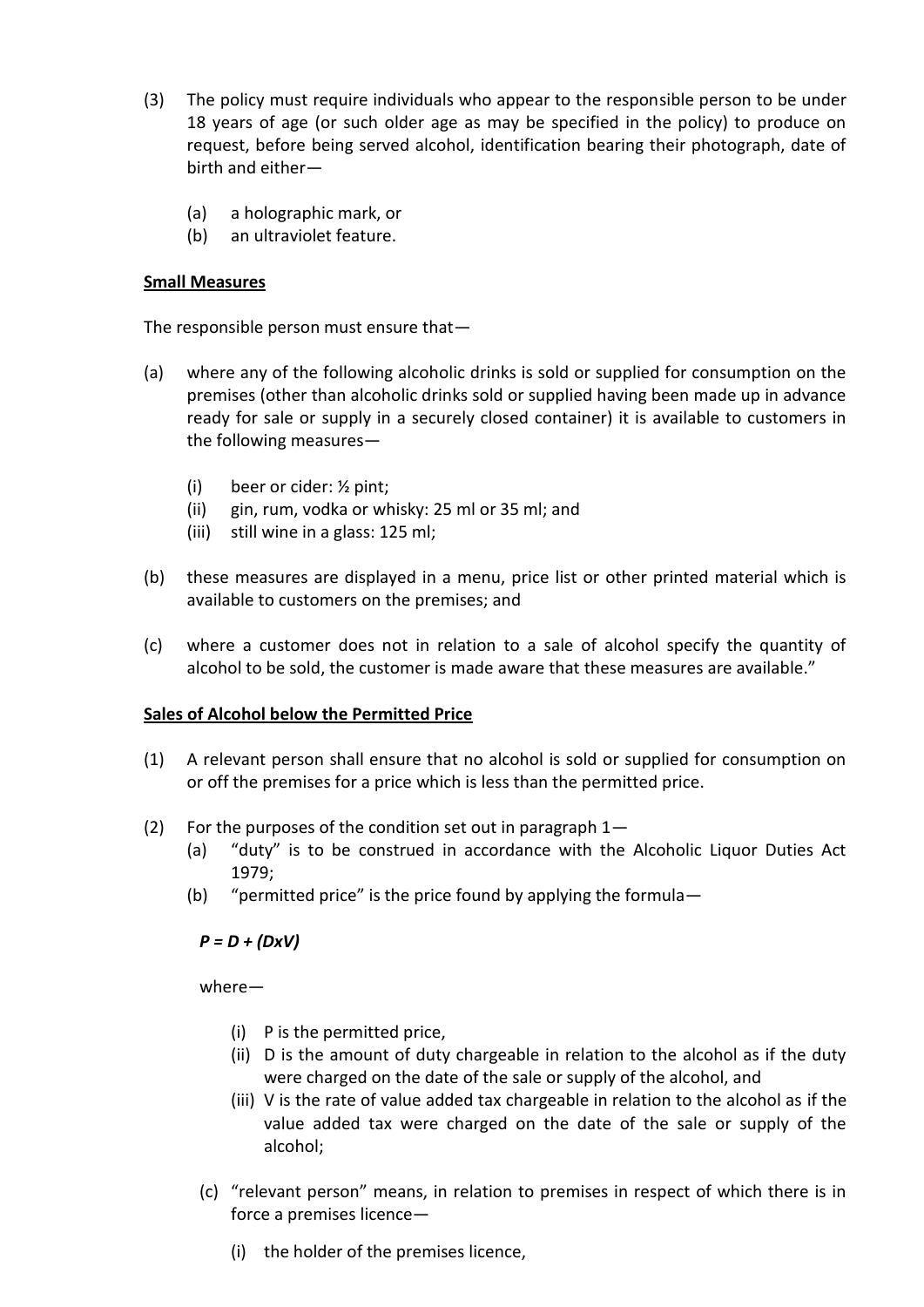- (ii) the designated premises supervisor (if any) in respect of such a licence, or
- (iii) the personal licence holder who makes or authorizes the supply of alcohol under such a licence;
- (d) "relevant person" means, in relation to premises in respect of which there is in force a club premises certificate, any member or officer of the club present on the premises in a capacity which enables the member or officer to prevent the supply in question; and
- (e) "value added tax" means value added tax charged in accordance with the Value Added Tax Act 1994
- (3) Where the permitted price given by Paragraph (b) of paragraph (2) would (apart from this paragraph) not be a whole number of pennies, the price given by that subparagraph shall be taken to be the price actually given by that sub-paragraph rounded up to the nearest penny.
- (4) (1) Sub-paragraph (2) applies where the permitted price given by Paragraph (b) of paragraph 2 on a day ("the first day") would be different from the permitted price on the next day ("the second day") as a result of a change to the rate of duty or value added tax.
	- (2) The permitted price which would apply on the first day applies to sales or supplies of alcohol which take place before the expiry of the period of 14 days beginning on the second day

### **Door Supervision**

Any person exercising a security activity (as defined by paragraph 2(1)(a) of schedule 2 of the Private Security Industry Act 2001) shall be licensed by the Security Industry Authority. Any such person shall be employed at the premises at the discretion of the Licence Holder/Designated Premises Supervisor and shall display their name badge at all times when on duty.

### 7.2 **Annex 2 Conditions**

The following conditions will be applied to the licence from the applicants operating schedule:

- 1. All members of staff shall be fully trained in the retail sale of alcohol. The training shall be ongoing and each member of staff shall be reviewed every six months. All details of the level of training shall be recorded in a bound and sequentially paginated book or electronic record. This information shall be made available for inspection and copying by the Police or any other authorised person on request and all such books shall be retained at the premises for at least 12 months
- 2. During general times of operation SIA staff will be employed based on risk assessment carried out to the satisfaction of the Designated Premises Supervisor. Written risk assessment will always be available, upon demand, to responsible authorities.
- 3. During times where the premises intends to provide any licensed activity terminating after 0000hrs, which is similar to sections E, F or G (live music, recorded music and performance of dance) and is alongside the supply of alcohol, and on a Friday and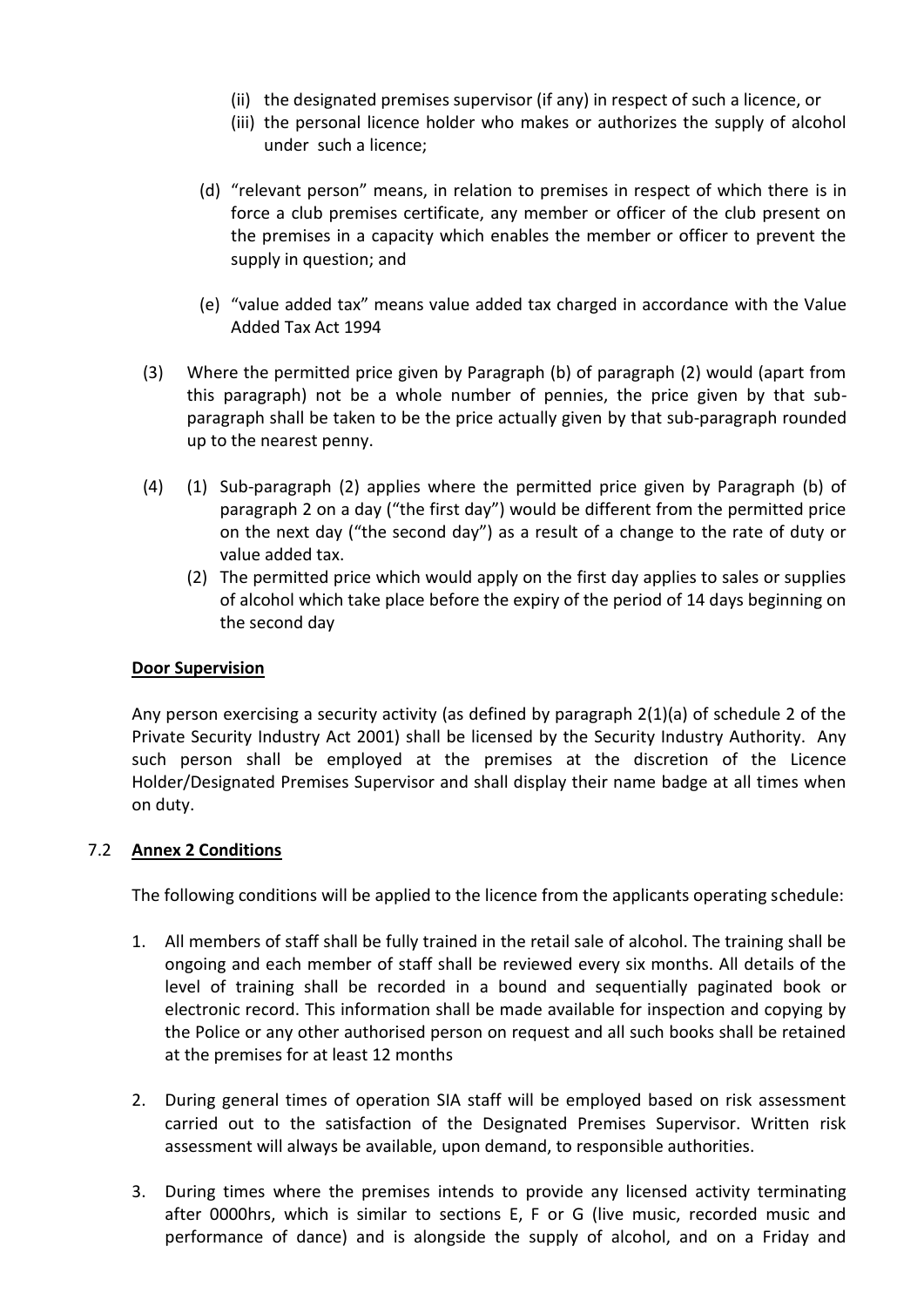Saturday evening, staff will be employed on the ratio of 1 to 100 persons, from 2200hrs, with a minimum of 3 SIA personnel on a Friday and 4 SIA personnel on a Saturday.

- 4. An agreed ejection policy with Nottinghamshire Police to include basement ejection from side door rather than via front steps, ensuring to a well-lit route, covered by CCTV to and directly to the public footpath.
- 5. A CCTV system shall be installed and operative in the premises when licensable activities are taking place plus at least 30 mins after closing.

All recordings used in conjunction with CCTV shall:

- be of evidential quality
- indicate the time and date
- be retained for a period of 31 days

Recordings to be made available for inspection to the Police or any other authorised person when requested.

- 6. At least one camera at any entrance will be of a high-resolution and of an evidential quality for use in supporting any prosecutions.
- 7. Off sales are only permitted in sealed containers.
- 8. No persons carrying open, or sealed, vessels shall be admitted to the premises at any time.
- 9. Public areas will be inspected and recorded as safe before the premises is open to the public.
- 10. A conclusive risk assessment file will be detailed for all apparent risks to the public. This will be maintained and review no less than annually by the current DPS.
- 11. Signage shall be displayed advising customers to be respectful to residents and to leave the area in a quiet and orderly manner.
- 12. The licence holder or his representative shall conduct regular assessments of the noise coming from the premises on every occasion the premises are used for regulated entertainment and shall take steps to control the level of noise so as not to cause a disturbance to residents.
- 13. All local residents will be issued with direct methods of communication to the DPS, so that they can report any concerns.
- 14. All amplified sound equipment will be positioned and operated in a manner to ensure noise does not escape the curtilage of the premises and is not permitted to disturb any residents in the vicinity.
- 15. The performance of live music with amplified instruments outside of the property will be limited to no more than 4hrs on any one day, and to no more than 4 days in any one week.
- 16. The disposal of empty glass bottles shall not be undertaken externally from 2200hrs until 0800hrs on the following day.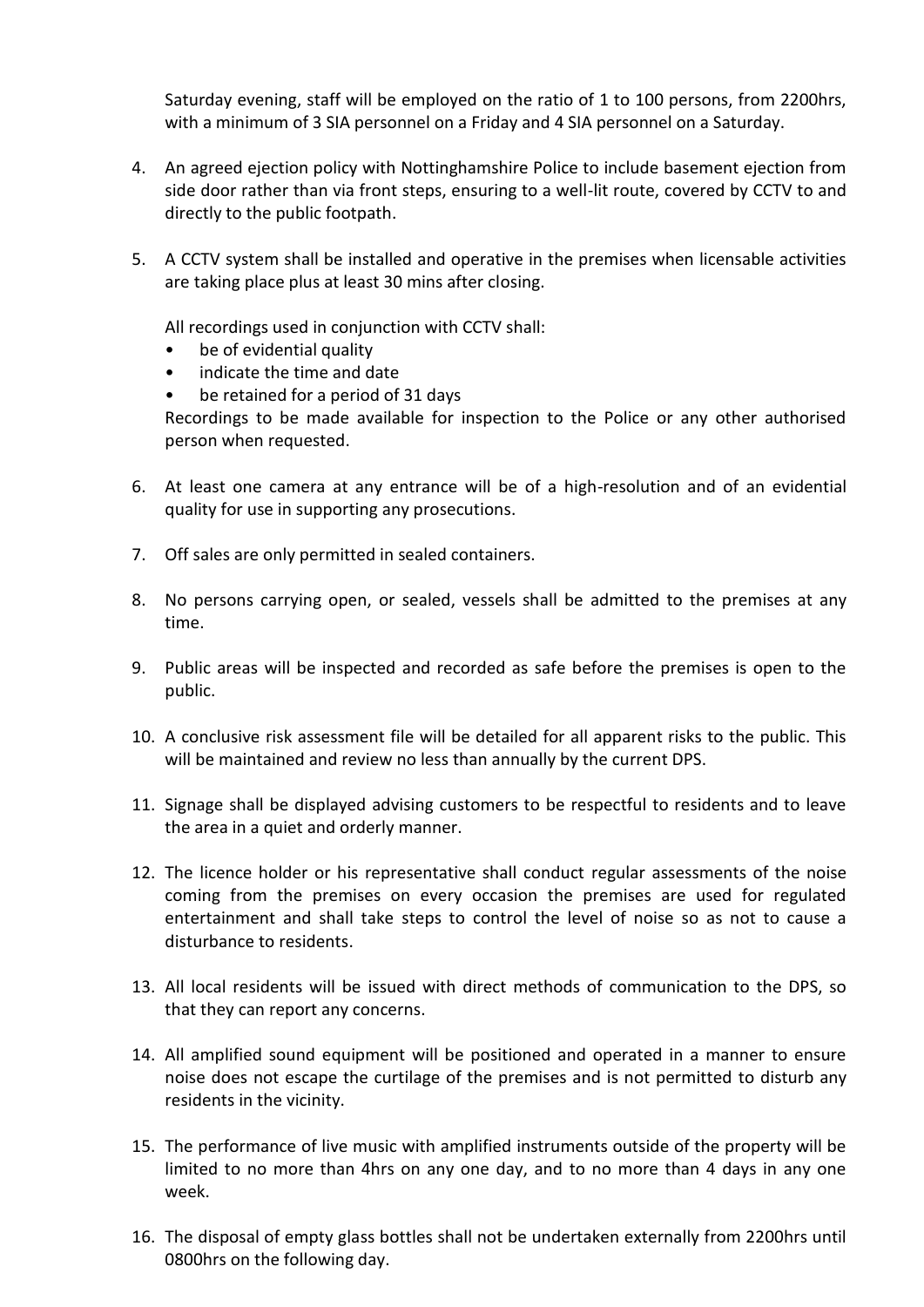- 17. A free phone service will be offered to all customers to call a taxi to collect from immediately outside of the premises.
- 18. No under 18 events without explicit agreement with Nottinghamshire Police (likely applied for through TEN application).
- 19. We shall, at all times, enforce an enhanced challenge policy.
	- Challenge 21 will include the use of two forms of ID, at least one being photographic
	- Challenge 25 a single form of photographic ID.
- 20. A bound and sequentially paginated refusals book or electronic record shall be kept at the premises to record all instances where admission or service is refused.

Such records shall show:

- The basis for the refusal;
- The person making the decision to refuse; and
- The date and time of the refusal.

Such records shall be retained at the Premises for at least 12 months, and shall be made available for inspection and copying by the Police or any other authorised person upon request.

- 21. As the venue is multi-faceted, the following restrictions shall apply:
	- Basement area to be exclusively for the use of over 18, at all times when open for public use.
	- Ground floor (bar and gaming area) to be restricted to those under the age of 18, who are not accompanied by an adult, after 9pm on all days, if accompanied by an adult permitted until 10pm on all days.
	- First floor (dining area) to be restricted to those under the age of 18, who are not accompanied by an adult, after 10pm on all days, if accompanied by an adult after 11pm.
- 22. No entry will be permitted to under 18, with or without adult accompanying, after 9pm on any day.
- 23. Regular 'glass collecting' will take place, ensuring the reduction of opportunity for minor to get access to alcohol.
- 24. Exterior family areas, for where dining is encouraged, will be non-smoking (or vaping)
- 25. When films are shown, adherence to the BBFC age ratings will be prevalent

### **8.0 Applicable Policies and Guidance**

8.1 Newark & Sherwood Statement of Licensing Policy 2019 - 23

#### Policy 1

The Authority expects to see evidence of the effective and responsible management of the licensed premises, such as examples of instruction, training and supervision of staff and the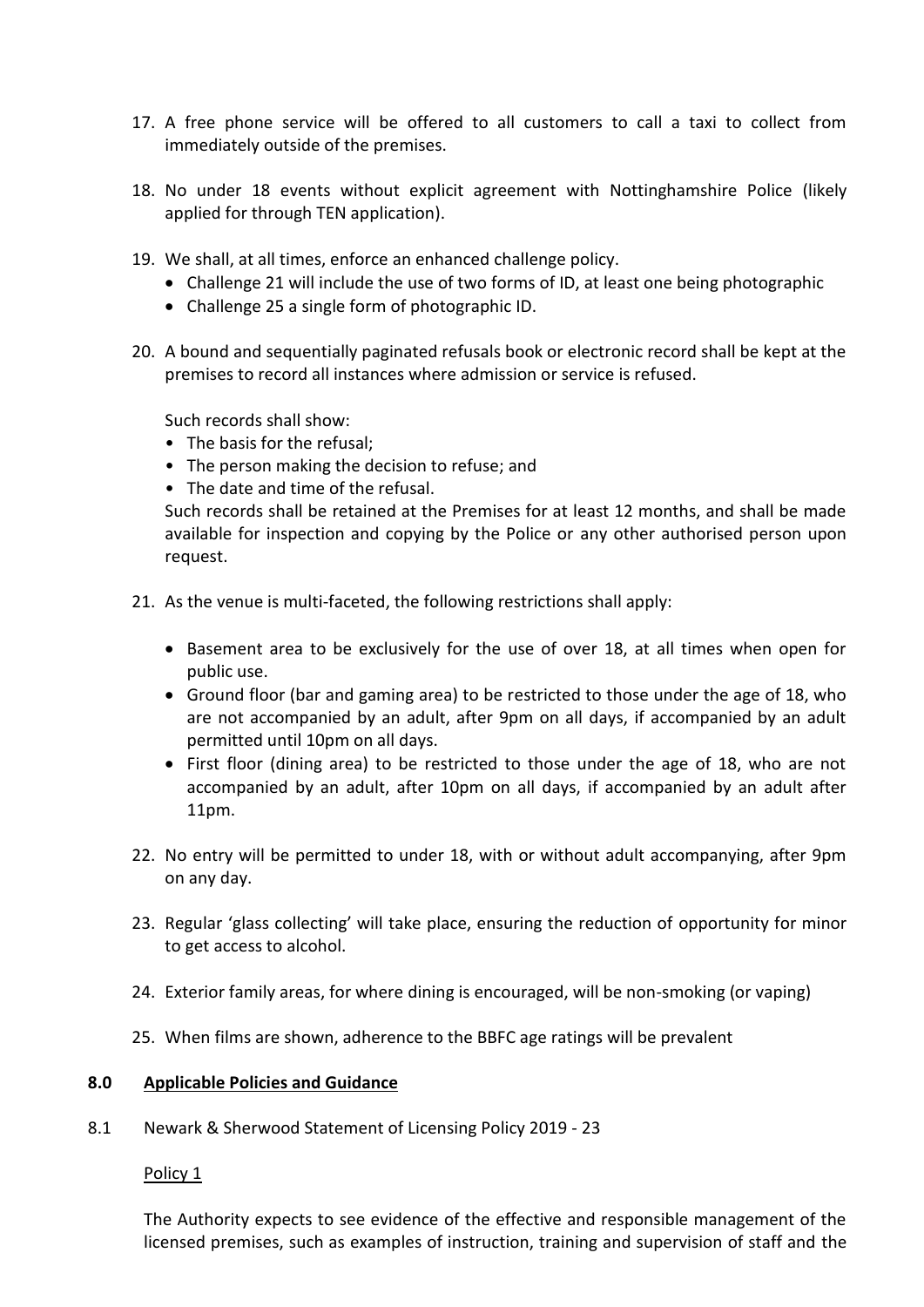adoption of best practice used in the leisure industry, being specifically addressed within the Operating Schedule.

REASON: To ensure the promotion of the licensing objectives.

# Policy 2

When preparing or considering applications, applicants, responsible authorities, interested parties and the Licensing Authority shall, where appropriate, take into account the following matters in assessing both the potential for the Licensing Objectives to be undermined and the necessity for, and proportionality of, any conditions which may be offered or imposed on any resulting licence, certificate or permission:

- (i) the nature of the area within which the premises are situated.
- (ii) the precise nature, type and frequency of the proposed activities.
- (iii) any measures proposed y the applicant in the Operating Schedule.
- (iv) the nature (principally in terms of the age and orderliness) and number of any customers likely to attend the licensed premises.
- (v) means of access to and exit from the premises.
- (vi) the provision and availability of adequate seating and the restriction of standing areas.
- (vii) transport provision in the area and the likely means of public or private transport.
- (viii) parking provision in the area.
- (ix) the potential cumulative impact
- (x) other means and resources available to mitigate any impact.
- (xi) such other matters as may be relevant to the application.

REASON: To ensure that all relevant mattes are taken into consideration during the application process.

- 8.2 Chapters 6, 7 and 8 of the Statement of Licensing Policy are considered particularly relevant to this application. This is attached as **Appendix 7**
- 8.3 When considering this application for a new licence the panel may wish to consider Chapters 8, 9 and 10 of the Revised Statutory Guidance issued under section 182 of the Licensing Act 2003 - April 2018. This is attached as **Appendix 8**.

# **9.0 RECOMMENDATION**

**That Members consider the premise licence application and the representations made for 18 Castle Gate, Newark, NG24 1BG and take the steps as it considers appropriate for the promotion of the licensing objectives.**

**The steps available on determination of a new premise licence application are:**

- **Grant the licence subject to:**
	- **i) such conditions as are consistent with the operating schedule modified to such extent as the authority considers appropriate for the promotion of the licensing objectives; and**
	- **ii) any condition which must, under section 19, 20 and 21, be included in the licence (mandatory conditions)**